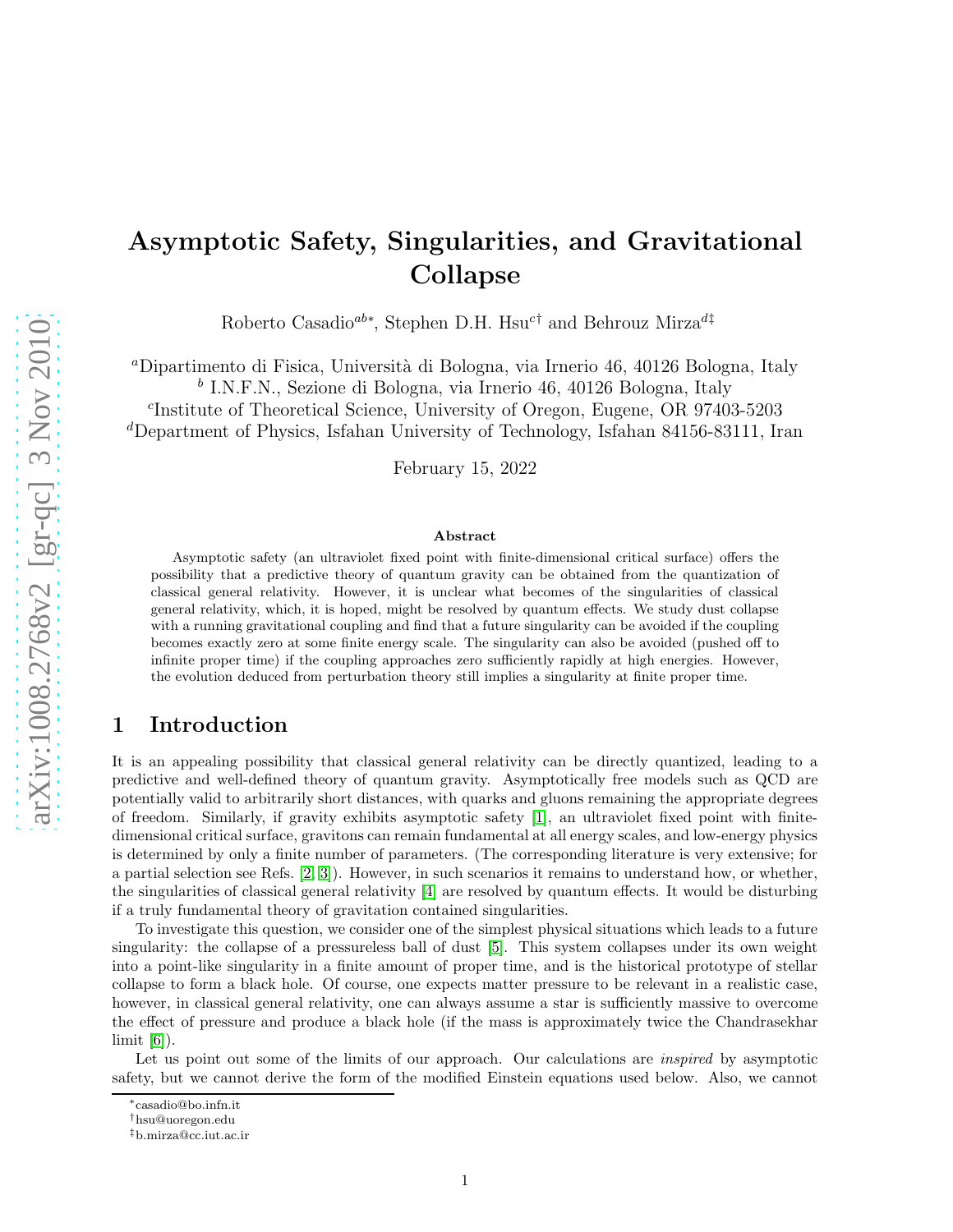treat the case in which higher dimension operators become important to the evolution of the dust ball, as semi-classical equations of motion resulting from such operators would presumably be higher than second order in derivatives. However, such behavior would usually be associated with a strongly coupled fixed point. It is hard to see how a singularity could be avoided in such a scenario unless, for instance, at least some gravitational interactions became strongly *repulsive* (rather than attractive) at the fixed point. It is also hard to see how one could reliably establish the existence of a strongly coupled fixed point without truly non-perturbative methods.

### 2 Dust collapse

We shall here consider the spatially flat Tolman-Lemaitre-Oppenheimer-Snyder model of a dust ball which collapses under its own gravitational pull [\[5\]](#page-5-0). The outer  $(R > R_s)$  metric is the Schwarzschild line element

$$
ds^{2} = -\left(1 - \frac{2M_{s}}{R}\right)dt^{2} + \left(1 - \frac{2M_{s}}{R}\right)^{-1}dR^{2} + R^{2}d\Omega^{2} , \qquad (2.1)
$$

where  $M_s$  is the total ADM mass (with units of length) of the ball with areal radius  $R = R_s$ . The interior geometry is given by

$$
ds^{2} = -d\tau^{2} + (R')^{2} dr^{2} + R^{2} d\Omega^{2} , \qquad (2.2)
$$

where  $0 \leq r \leq r_s$ ,  $\tau$  is the proper time of observers comoving with the dust along lines of constant r, the areal radius  $R = R(\tau, r)$ ,  $R' = \partial_r R$  and  $R = \partial_\tau R$ . The relevant equations are given by the Einstein equation

<span id="page-1-0"></span>
$$
\frac{(\dot{R}^2 R)'}{R^2 R'} = 8 \pi G_N \rho , \qquad (2.3)
$$

where  $\rho = \rho(\tau, r)$  is the dust energy density, and the Bianchi identity

<span id="page-1-1"></span>
$$
\dot{\rho} + \frac{\partial_{\tau}(R^3)'}{(R^3)'} \rho = 0 \tag{2.4}
$$

The Bianchi identity implies the conservation of the Tolman mass function

$$
m(r) = \frac{4\pi}{3} \int_0^r \rho(\tau, x) \left[ R^3(\tau, x) \right]' dx , \qquad (2.5)
$$

for all  $0 < r \leq r_s$ . Note that the corresponding "ADM length" is simply given by

$$
M(r) = GN m(r) , \qquad (2.6)
$$

and this is the quantity that naturally enters the equations of motion for dust (see below).

In particular, we can write

<span id="page-1-2"></span>
$$
R = r a(\tau) \tag{2.7}
$$

for  $0 \le r \le r_s$  and  $\tau \ge \tau_0 \equiv 0$  (the arbitrary initial time of the collapse). The standard junction conditions at the surface of the ball  $r = r_s$  then yield the trajectory  $R_s(\tau) = r_s a(\tau)$  in the outer Schwarzschild space-time, with constant ADM length  $M_s = M(r_s)$ . Eq. [\(2.3\)](#page-1-0) can then be used to express the density as a function of  $a = a(\tau)$  and  $G_N$ , namely

$$
\rho = \rho(\tau) = \frac{3}{8\pi G_{\rm N}} \left(\frac{\dot{a}}{a}\right)^2 \,,\tag{2.8}
$$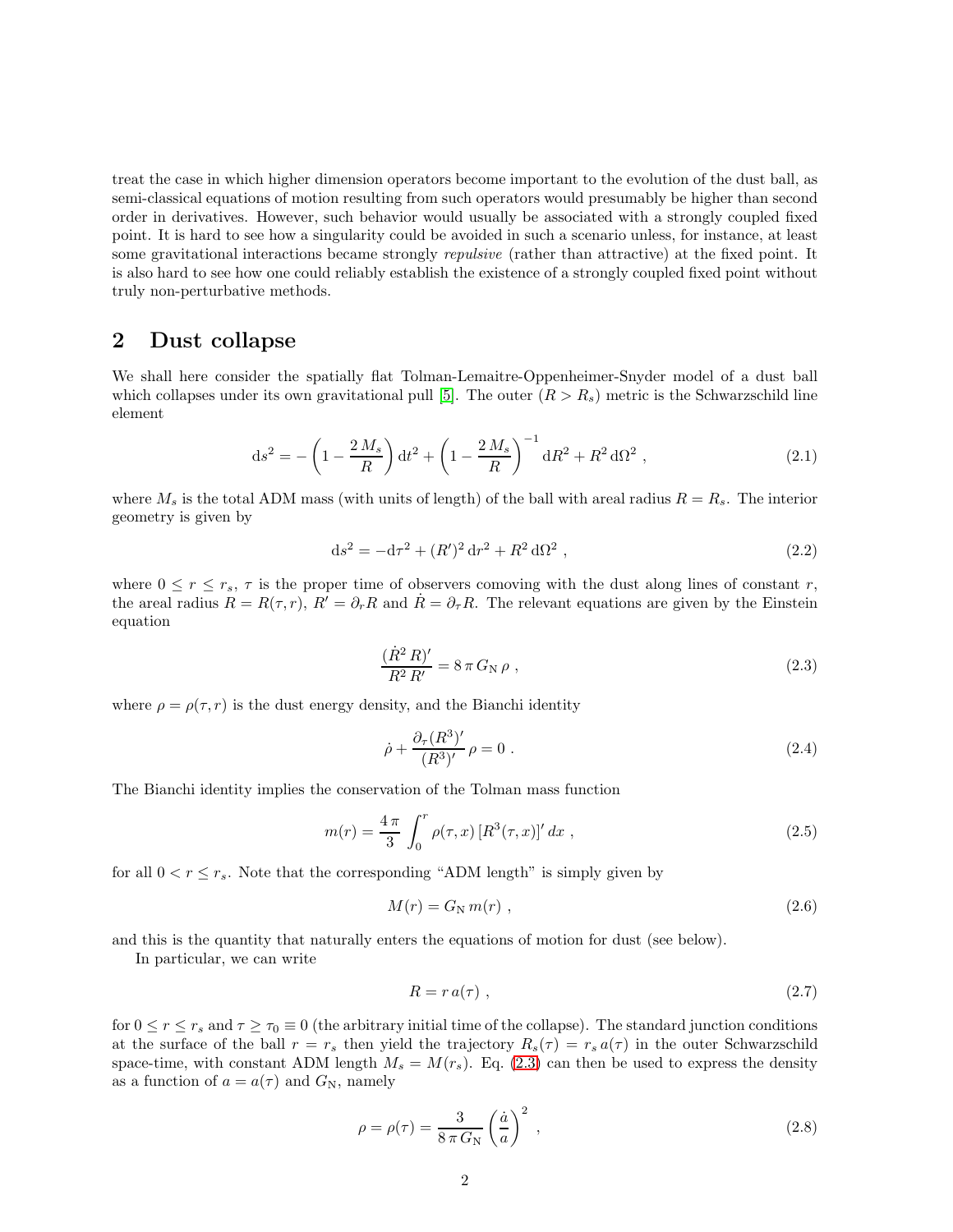so that

$$
M(r) = \frac{1}{2}r^3 a \dot{a}^2 , \qquad (2.9)
$$

and dust trajectories at constant  $0 < r \leq r_s$  automatically satisfy the equation of motion

$$
\dot{R}^2 = \frac{2M}{R} \,,\tag{2.10}
$$

which, for  $G_N$  constant, leads to the well-known expression

$$
a(\tau) = \left(1 - \frac{\tau}{\tau_s}\right)^{2/3},\tag{2.11}
$$

where we set  $a(\tau_0 = 0) = 1$  without loss of generality and  $\tau_s > 0$  is the proper time at which the entire ball becomes singular.

### 3 Running coupling and singularities

We next assume that Eqs.  $(2.3)$  and  $(2.4)$  still hold for a Newton constant that depends on an energy scale sensitive to local conditions (*i.e.*, at a particular region of space-time). The natural choice for our simple system is thus the energy density, that is  $G_N \to G(\rho)$ , with  $G(\rho) = G_N$  for sufficiently low density. We first proceed to analyze the behavior of  $G(\rho)$  that follows from the equations of motion. We will later introduce an explicit renormalization scale  $\mu$ , along with a proper definition of ultra-violet (UV) fixed point, and discuss its relation with  $\rho$  more carefully. It is however important to note from the onset that, if Eq.  $(2.4)$  does not hold, the ADM length  $M_s$  of the ball is not conserved and the outer space-time may not be Schwarzschild. This would be tantamount to a large scale (IR) modification to general relativity, with potentially observable consequences, *e.g.*, in solar system tests [\[7\]](#page-5-2).

The modified Einstein equation [\(2.3\)](#page-1-0) is simply given by

<span id="page-2-0"></span>
$$
\left(\frac{\dot{a}}{a}\right)^2 = \frac{8\,\pi}{3}\,\rho\,G(\rho) \tag{3.1}
$$

Substituting Eq. [\(2.7\)](#page-1-2) into the Bianchi identity [\(2.4\)](#page-1-1) implies

<span id="page-2-2"></span>
$$
\frac{\dot{\rho}}{\rho} = -3\frac{\dot{a}}{a} \;, \tag{3.2}
$$

or

<span id="page-2-1"></span>
$$
\frac{\rho(\tau)}{\rho(\tau_0)} = \left[\frac{a(\tau)}{a(\tau_0)}\right]^{-3} \tag{3.3}
$$

Note this relation is independent of any assumptions about the scale dependence of G.

From Eq. [\(3.1\)](#page-2-0) and Eq. [\(3.3\)](#page-2-1), we see that if  $G(\rho)$  becomes zero at some critical energy scale  $\rho_*$ , the scale factor  $a(\tau)$  and density  $\rho(\tau) = \rho_*$  also become constant, thereby avoiding a singularity. If  $G(\rho \geq \rho_*) = 0$ , this behavior is non-analytic (it implies discontinuous derivatives of G with respect to the energy scale). However, since in most models the UV fixed point (see below) is approached smoothly as the energy scale goes to infinity, we shall only consider the case of  $G(\rho)$  analytic in  $\rho$ .

Combining Eq.  $(3.1)$  and Eq.  $(3.2)$ , we obtain

<span id="page-2-3"></span>
$$
\int_{\rho(\tau_0=0)}^{\rho(\tau)} \frac{\mathrm{d}\rho}{\sqrt{24\,\pi\,\rho^3\,G(\rho)}} = \tau \;, \tag{3.4}
$$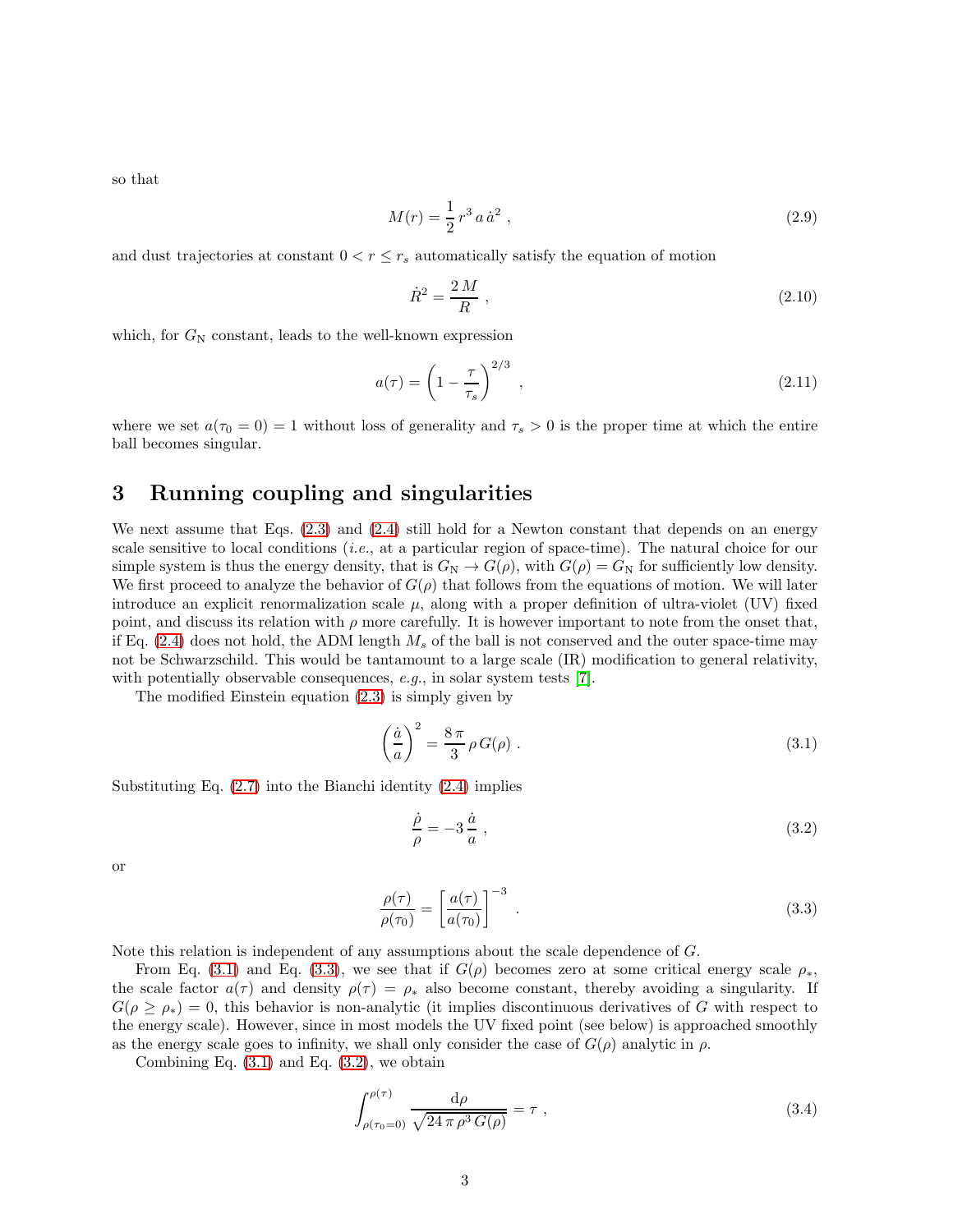in which we set  $\tau_0 = 0$  again without loss of generality. Let us assume that  $G(\rho)$  is always positive. If the integral in Eq. [\(3.4\)](#page-2-3) is convergent as  $\rho(\tau)$  (the upper limit of integration) goes to infinity, then there must exist some finite  $\tau_*$  at which  $\rho(\tau \to \tau_*) \to \infty$  and  $a(\tau \to \tau_*) \sim \rho^{-1/3} \to 0$  [see Eq. [\(3.3\)](#page-2-1)] – *i.e.*, a singularity at finite proper time. This would be the case for constant  $G$  (ordinary classical gravity), a non-zero fixed point value of the coupling  $[G(\rho \to \infty) \neq 0)]$ , and for  $G(\rho)$  which approaches zero sufficiently slowly at high energy. Alternatively, if  $G(\rho)$  falls to zero rapidly enough, the integral above may be divergent, allowing for the possibility that the singularity is pushed off to infinite proper time:  $\rho(\tau \to \infty) \to \infty$  and  $a(\tau \to \infty) \to 0$ . For example, if  $G(\rho) \sim 1/\rho$ , we obtain  $\rho(\tau)$  and  $a(\tau)$  which are asymptotically exponential in  $\tau$ .

Using perturbation theory (*i.e.*, ordinary Feynman graphs) one obtains the following leading-order evolution for the gravitational coupling as a function of the scale  $\mu$ .

<span id="page-3-0"></span>
$$
\frac{1}{G(\mu)} = \frac{1}{G(\mu = 0)} + c\,\mu^2 \,,\tag{3.5}
$$

where  $c > 0$  for models in which the coupling becomes weaker at higher energies. A UV fixed point is then defined in terms of the dimensionless Newton constant  $g(\mu) = G(\mu)\mu^2$  as the limiting value  $g(\mu \to \infty) = g_* < \infty$ , which requires  $G(\mu) \to 0$  (as previously mentioned).

The form [\(3.5\)](#page-3-0) for the evolution of  $G(\mu)$  is also expected from simple dimensional analysis. In Ref. [\[8\]](#page-5-3), it is noted that using a generally covariant heat kernel regularization results in positive contributions to c from spin-1 degrees of freedom (*e.g.*, gauge bosons) and negative contributions from spin-0 and spin-1/2 modes. Thus, a gravity model with sufficiently large number of photon-like matter fields is perturbatively under control, that is

$$
G(\mu \to \infty) \to 0 \tag{3.6}
$$

with

<span id="page-3-2"></span>
$$
g(\mu) = G(\mu)\,\mu^2 \ll 1\,. \tag{3.7}
$$

The latter condition in fact implies that even the shortest distance quantum gravity effects are small, and perturbation theory applies at all times. This is because the dimensionless parameter in the gravitational loop expansion is given by the high energy cutoff squared times the effective coupling at that scale. Strictly speaking, asymptotic freedom obtains for  $g(\mu \to \infty) = 0$ .

To pursue our analysis further, we must determine more carefully the relationship between the renormalization scale  $\mu$  and the density  $\rho$ . One appealing choice, advocated by Weinberg in his analysis of inflation in asymptotically safe gravity [\[3\]](#page-4-2), is to take the renormalization group mass scale  $\mu$  to be

<span id="page-3-1"></span>
$$
\mu \sim [G(\mu)\,\rho]^{1/2} \tag{3.8}
$$

which has the appearance of the inverse of a "gravitational length" related to the energy density  $\rho$  and is equivalent to taking  $\mu$  to be the inverse of the timescale over which the scale factor  $a(\tau)$  changes. If we were to take  $G(\mu)$  to be constant in Eq. [\(3.8\)](#page-3-1), we would obtain the asymptotic behavior

$$
G(\rho) \sim 1/\rho \tag{3.9}
$$

at high density, which is just sufficient to push the singularity off to infinite proper time [see Eq. [\(3.4\)](#page-2-3)]. However, if a self-consistently defined  $G(\mu)$  (which decreases with increasing  $\mu$  or  $\rho$ ) is used in Eq. [\(3.8\)](#page-3-1), the behavior is insufficient to prevent a singularity.

For definiteness, let us assume the asymptotic form

$$
G(\mu) \sim \mu^{-\alpha} \tag{3.10}
$$

with  $\alpha > 0$  and constant and, in particular,  $\alpha \geq 2$  for asymptotic safety. With this choice we exclude the case of  $G(\mu)$  which increases for increasing  $\mu$  and do not further consider the case  $\alpha = 0$  corresponding to  $G = G_N$  and constant. Eq. [\(3.8\)](#page-3-1) then implies

$$
\rho \sim \mu^{2+\alpha} \quad \text{and} \quad G(\rho) \sim \rho^{-\frac{\alpha}{2+\alpha}} \ . \tag{3.11}
$$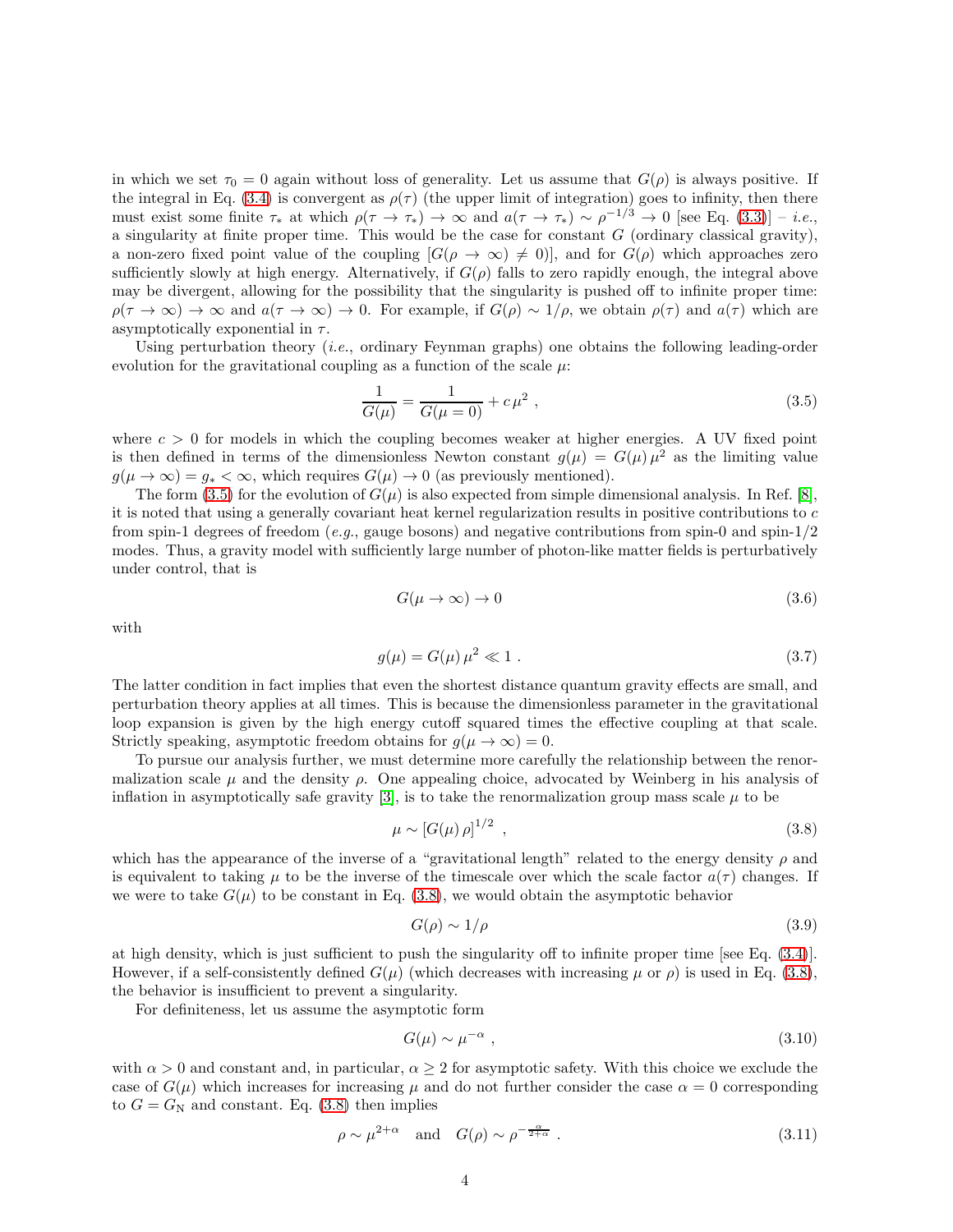Plugging the above expressions into Eq. [\(3.4\)](#page-2-3) yields the following asymptotic solution:

$$
\rho(\tau \to \tau_*) \sim (\tau_* - \tau)^{-(2+\alpha)}
$$
  
\n
$$
a(\tau \to \tau_*) \sim (\tau_* - \tau)^{(2+\alpha)/3}
$$
  
\n
$$
\mu(\tau \to \tau_*) \sim (\tau_* - \tau)^{-1}
$$
  
\n
$$
G(\tau \to \tau_*) \sim (\tau_* - \tau)^{\alpha},
$$
\n(3.12)

which contains a singularity (of infinite density and vanishing radius) at finite proper time  $\tau = \tau_*$ . Note that for any choice of  $\alpha$  the renormalization scale  $\mu$  is of order the inverse proper timescale, which seems physically reasonable. The condition  $\mu^2 G(\mu) \ll 1$  [from Eq. [\(3.7\)](#page-3-2)], necessary for short distance perturbative control of the theory, implies  $\alpha > 2$  (and asymptotic freedom requires  $\alpha > 2$ ), so models in which perturbative analysis is self-consistent are quite far from avoiding a singularity.

## 4 Conclusions

We studied how the simplest model of gravitational collapse in classical general relativity would be modified by a gravitational coupling that runs with the energy scale. Our aim was to determine under which conditions the final singularity could be avoided in an asymptotically safe scenario. Our findings seem to imply that avoiding the final singularity requires stronger deviations from general relativity than those obtained in the literature this far, unless a more realistic model of gravitational collapse changes the equations that govern  $G$  as a function of the local energy scale significantly.

### Acknowledgements

R.C. is supported by INFN grant BO11. S.H. thanks D. Reeb for discussions and is supported by the Department of Energy under grant DE-FG02-96ER40969. B.M. thanks the Institute of Theoretical Science for its hospitality.

# <span id="page-4-0"></span>References

- [1] S. Weinberg, "Ultraviolet divergences in quantum theories of gravitation," in *General relativity: an Einstein centenary survey*, edited by S. Hawking and W. Israel, Cambridge University Press (Cambridge, 1979).
- <span id="page-4-1"></span>[2] C. Wetterich, Phys. Lett. B 301, 90 (1993); M. Reuter, Phys. Rev. D 57, 971 (1998) [\[arXiv:hep-th/9605030\]](http://arxiv.org/abs/hep-th/9605030); W. Souma, Prog. Theor. Phys. 102, 181 (1999) [\[arXiv:hep-th/9907027\]](http://arxiv.org/abs/hep-th/9907027); M. Niedermaier, Class. Quant. Grav. 24, R171 (2007) [\[arXiv:gr-qc/0610018\]](http://arxiv.org/abs/gr-qc/0610018); M. Niedermaier and M. Reuter, Living Rev. Rel. 9, 5 (2006); R. Percacci and D. Perini, Phys. Rev. D 68, 044018 (2003) [\[arXiv:hep-th/0304222\]](http://arxiv.org/abs/hep-th/0304222); R. Percacci and D. Perini, Phys. Rev. D 67, 081503 (2003) [\[arXiv:hep-th/0207033\]](http://arxiv.org/abs/hep-th/0207033); S. P. Robinson and F. Wilczek, Phys. Rev. Lett. 96, 231601 (2006) [\[arXiv:hep-th/0509050\]](http://arxiv.org/abs/hep-th/0509050); R. Percacci, [arXiv:hep-th/0709.3851]; K. Falls, D. F. Litim and A. Raghuraman, [arXiv:hep-th/1002.0260]; Y. Cai and D. A. Esson, [arXiv:hep-th/1007.1317]; S. Weinberg, Phys. Rev. D 81, 083535 (2010) [arXiv:hep-th/0911.3165].
- <span id="page-4-3"></span><span id="page-4-2"></span>[3] S. Weinberg, Phys. Rev. D 81, 083535 (2010) [\[arXiv:0911.3165](http://arxiv.org/abs/0911.3165) [hep-th]].
- [4] S. W. Hawking and G. F. R. Ellis, *The Large scale structure of space-time*, Cambridge University Press (Cambridge, 1973).